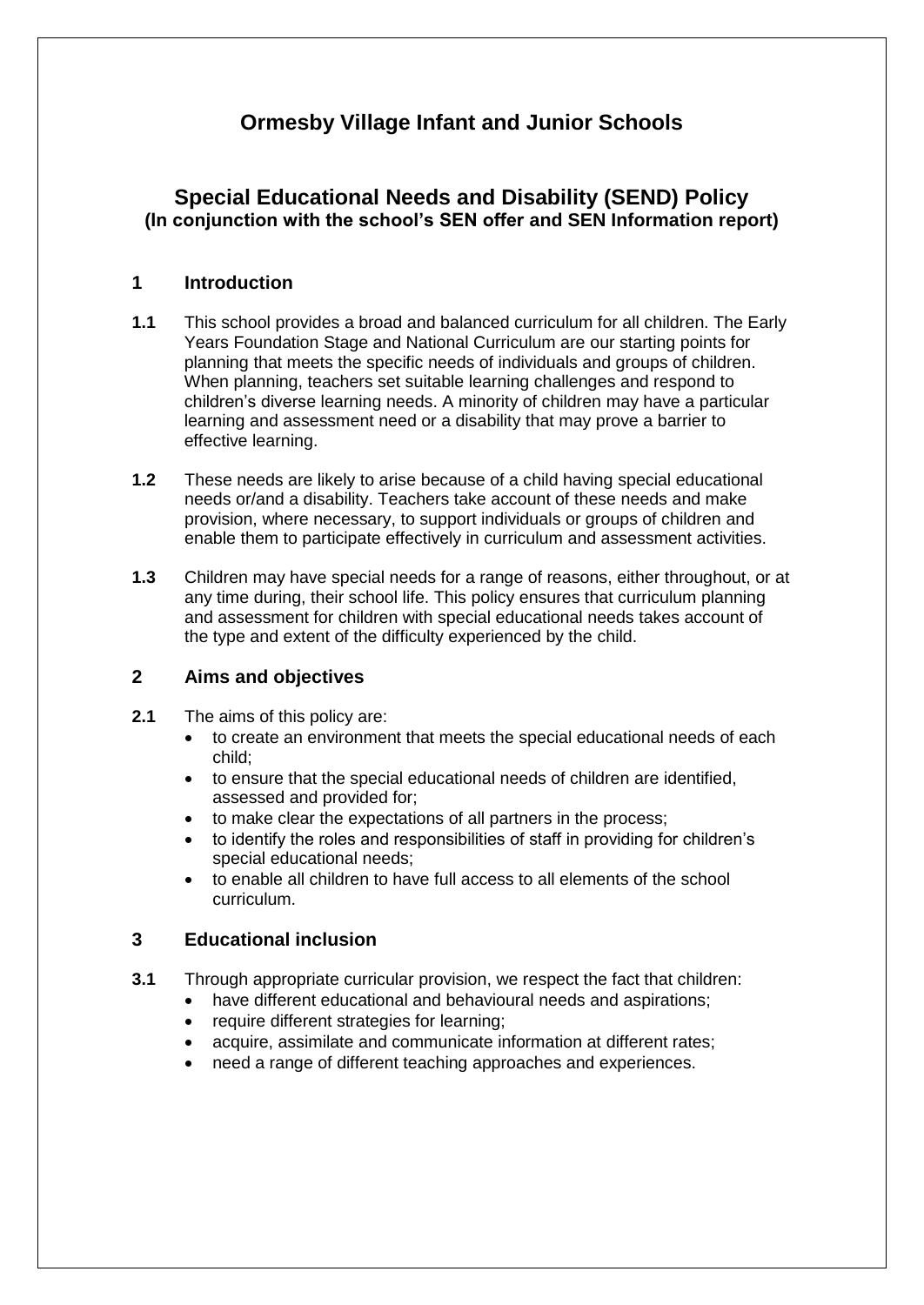- **3.2** Teachers respond to children's needs by:
	- providing support for children who need help with communication, language and literacy;
	- planning to develop children's understanding through the use of all available senses and experiences;
	- planning for children's full participation in learning, and in physical and practical activities;
	- helping children to manage their behaviour and to take part in learning effectively and safely;
	- helping individuals to manage their emotions, particularly trauma or stress, and to take part in learning.

## **4 Special educational needs and/or disabilities**

- **4.1** Children with special educational needs and/or disabilities may have learning difficulties that call for special provision to be made. All children may have special needs at some time in their lives.
- **4.2** In our school the Special Educational Needs Co-ordinator (SENCO):
	- manages the day-to-day operation of the policy;
	- co-ordinates the provision for and manages the responses to children's special needs;
	- supports and advises colleagues;
	- maintains the school's SEN register;
	- contributes to EHCP assessments and reviews, provision mapping of interventions, behaviour plans and individual education plans and, along with class teachers, maintains the links with outside agencies;
	- monitors and evaluates the special educational needs provision and reports to the governing body;
	- manages a range of resources, human and material, linked to children with special educational needs;
	- reviews the school's SEND offer yearly in consultation with staff, parents, pupils and governors with due reference to the Norfolk local offer.

#### **5 The role of the Governing Body and Headteacher**

**5.1** The Governing Body and Headteacher do their best to secure the necessary provision for any pupil identified as having special educational needs. They ensure that all teachers are aware of the importance of providing for these children. They consult the LEA and other schools and professionals, when appropriate.

#### **6 Allocation of resources**

- **6.1** The SENCO is responsible for the operational management of the specified and agreed resourcing for special needs provision within the school, including the provision for children with Educational Health and Care Plans.
- **6.2** The Headteacher informs the Governing Body of how the funding allocated to support special educational needs has been employed upon request.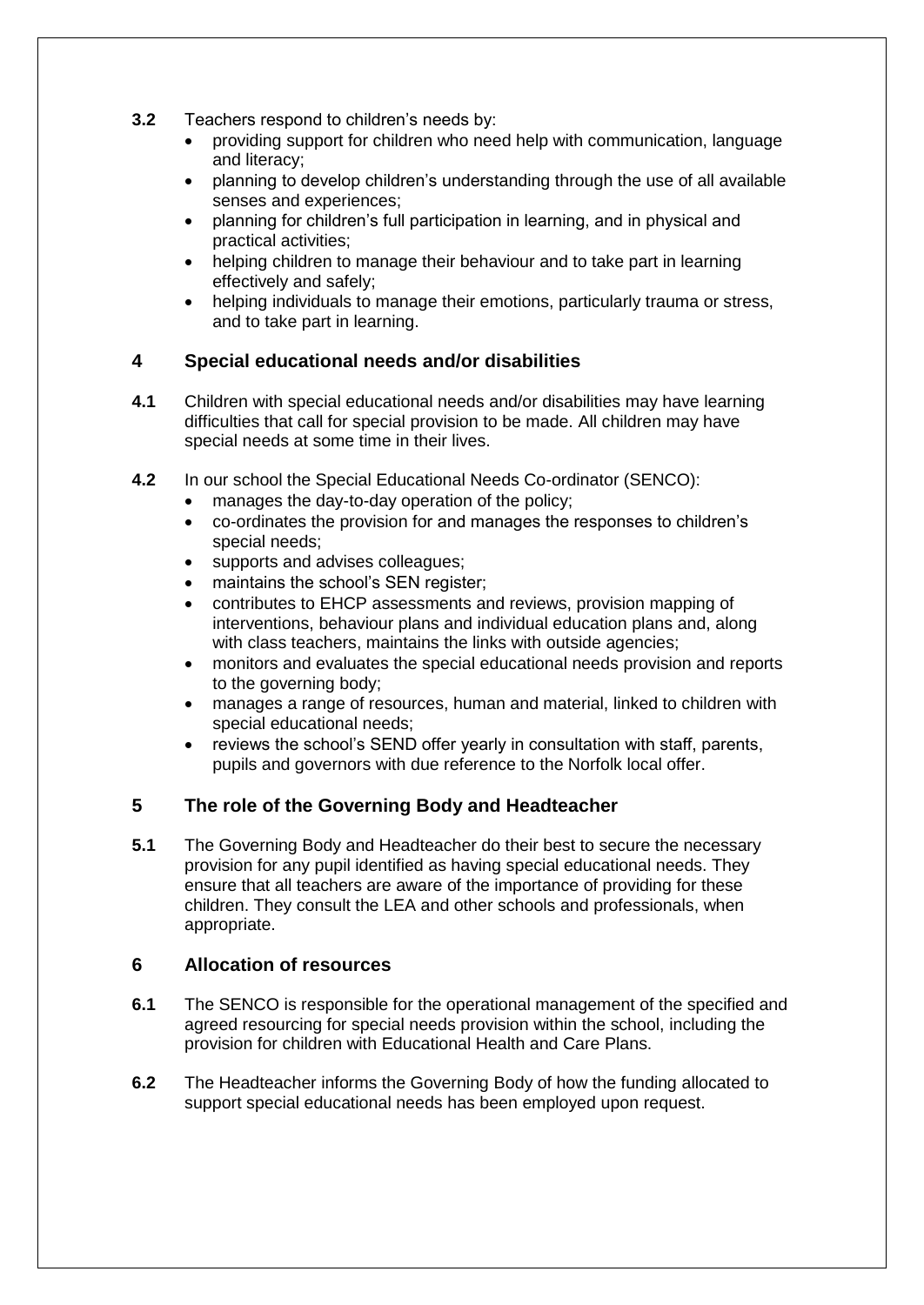## **7 Assessment**

- **7.1** Early identification is vital. The class teacher informs the parents at the earliest opportunity to alert them to concerns and enlist their active help and participation.
- **7.2** The class teacher and the SENCO assess and monitor the children's progress in line with existing school practices.
- **7.3** The SENCO works closely with parents and teachers to plan and support an appropriate programme of intervention and support.
- **7.4** The assessment of children reflects as far as possible their participation in the whole curriculum of the school. The class teacher and the SENCO can break down the assessment into smaller steps in order to aid progress and provide detailed and accurate indicators.
- **7.5** The school uses a model to respond to children's special educational needs in line with The SEN Code of Practice 2014:
	- the class teacher identifies and consults with the SENCO;
	- the class teacher sets up appropriate intervention through provision mapping, an individual education plan, behaviour plan or/and through the Child's EHCP outcomes, with the support of the SENCO
	- the teacher and the SENCO are supported by outside agency involvement if the child continues to fail to make progress;
	- the school uses the support of external professionals when determining whether a child may need an Educational Health and Care Plan;
	- this process is carried out with the full support of the parents/carers who will be involved in how any additional funding is spent to support the child.

#### **8 Access to the curriculum**

- **8.1** All children have an entitlement to a broad and balanced curriculum, which is differentiated to enable children to:
	- understand the relevance and purpose of learning activities;
	- experience levels of understanding and rates of progress that bring feelings of success and achievement.
- **8.2** Teachers use a range of strategies to meet children's special educational needs. Lessons have clear learning objectives; we differentiate work appropriately, and we use assessment to inform the next stage of learning.
- **8.3** For intervention work, we employ a small-steps approach, which features significantly in the provision that we make in the school. By breaking down the existing levels of attainment into finely graded steps and targets we ensure that children experience success. All children on the special needs register receive support which is **additional to/different from** the everyday, differentiated curriculum.
- **8.4** We support children in a manner that acknowledges their entitlement to share the same learning experiences that their peers enjoy. Wherever possible, we do not withdraw children from the classroom situation. There are times though when, to maximise learning, we ask the children to work in small groups, or in a one-to-one situation, within or sometimes outside the classroom.